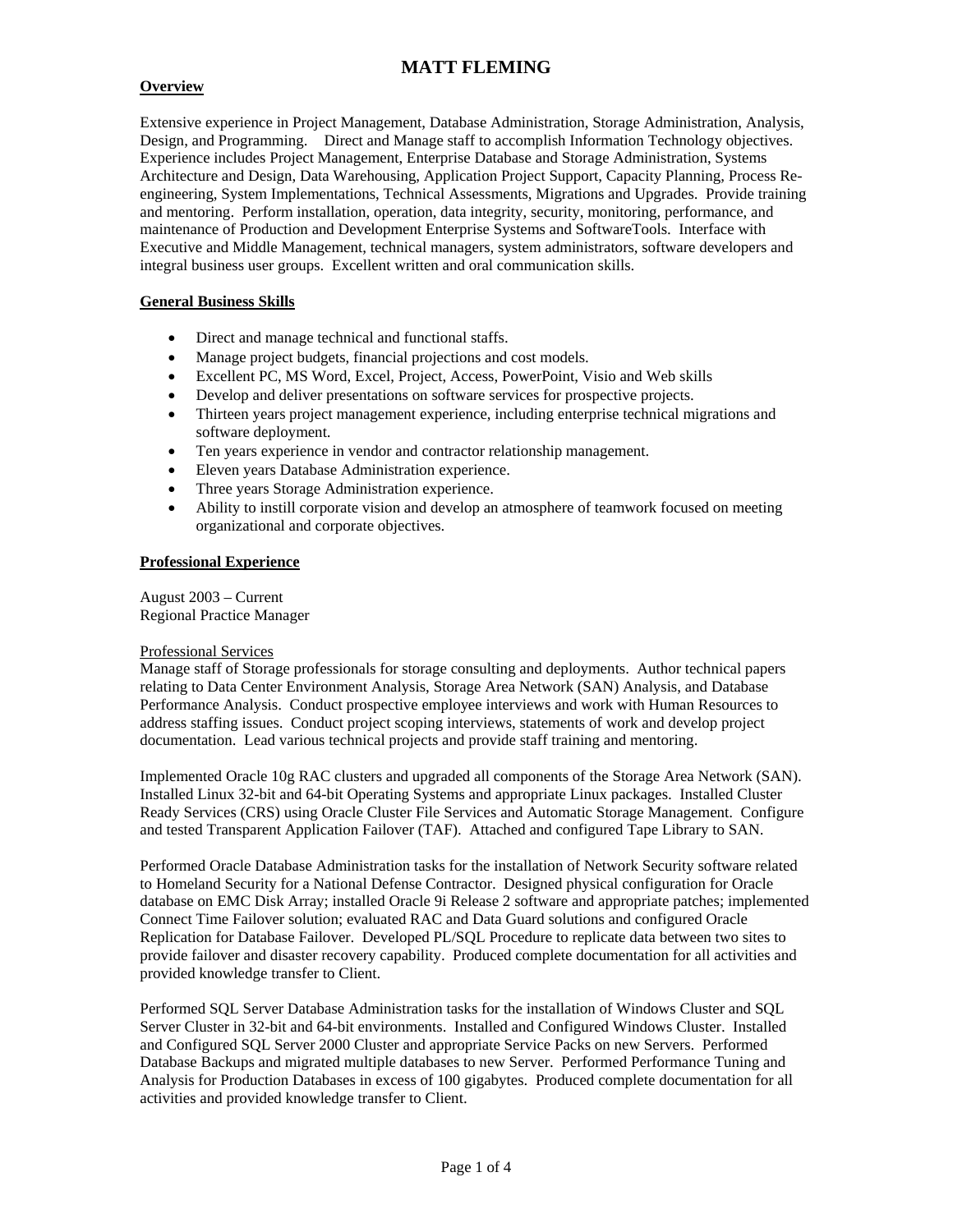### Enterprise Deployment Team

Performed hardware/software installation and configuration of Dell / EMC Clariion Storage Arrays. This included Server, Fibre Channel Switch and Tape Library installation and configuration. Installed Windows 2003 Server, Microsoft SQL Server 2000 Clusters and Microsoft Exchange 2003 Clusters. Performed database migration and database administration duties to utilize the SAN. Performed SAN configuration including LUN masking and Switch Zoning. Installed array and off-array software and configured hardware/software solution with architected solution. Conducted Performance Analysis and provided presentation to executive management.

 April 2000 – July 2003 Senior Consultant

#### American Legion Hospital

Assisted Oracle Functional Resource with Oracle Applications Upgrade from Release 10.7 to Release 11.5.8. Designed Migration Strategy for training and balancing. Debugged 9iAS configuration Firewall issues. Corrected Java Runtime Engine issues for screen navigation. Performed Oracle License Review.

#### GreenPoint Mortgage

Performed Project Management and Oracle DBA duties related to Data Warehouse initiative. Interviewed and hired staff, developed Project Plan and coordinated all activities related to the project including performance against budget, budget forecasts and project expenditures. Successfully implemented Data Warehouse solution converting multi-million row tables into Star Schema design. Designed ETL processes and managed program development, data conversion and interface implementation and provided PL/SQL debugging and quality assurance. Utilized Oracle 9i Database features, Oracle Warehouse Builder and Oracle Discoverer. Developed and Conducted Executive presentation for future enhancements and completed project on-time and on-budget.

### Sonuss Marketing Company

Managed and Directed DBA and Developer staff in support of SQL Server Database applications. Performed Data Analysis to migrate Microsoft SQL Server application to Oracle including enhancements to the Data Model. Performed SQL Server Database Administration functions to support telecom marketing application. Provided database recovery for corrupted database and performed daily Project Setup functions for marketing application. Provided Project Management for production activities. Developed Project Plan for SQL Server to Oracle database migration. Configured Windows 2000 Advanced Server for Microsoft SQL Server, WS-FTP, and Oracle 9i Database. Installed and Configured Rational Software for Application Development efforts.

#### GreenPoint Mortgage

Managed and Coordinated Oracle DBA activities for Production and Development Support of Gallagher Financials Millennium Loan Origination product. Accomplishments include Upgrading Oracle database from Release 7.3.4.4 to Release 8.1.6.2.1. This included Project Management, Hardware and Software acquisition, and coordinating activities relating to testing and verification of all Applications utilizing the four Production databases. Provided advisory consulting for Oracle Applications - Release 11 implementation including deployment and configuration of Oracle's Application Desktop Integrator. Installed Oracle Applications – Release 11i in Windows NT environment and provided upgrade documentation to client. Assessed and installed 11i Applications Patches. Established DBA standards and documentation. Provided training and mentoring to DBA staff. Worked closely with upper management to develop IT architecture strategy for Oracle database applications, manage budgets and perform human resource activities.

Setup Oracle Internet Application Server 9iAS for Web initiative. This included the installation and configuration of Apache, Forms and Report Server, iCache and Oracle Management Server. Evaluated High Availability solutions including EMC SRDF and Timefinder and Quest Software's SharePlex for Oracle. Provided analysis for Advanced and Basic Replication solutions for replicating Production data to Internet site. Utilized SQL scripts and Oracle's Replication Manager to implement Oracle Replication in Production environment and constructed monitoring scripts to ensure functionality. Additional accomplishments include the renegotiation of the Oracle Support Contract with projected savings of \$2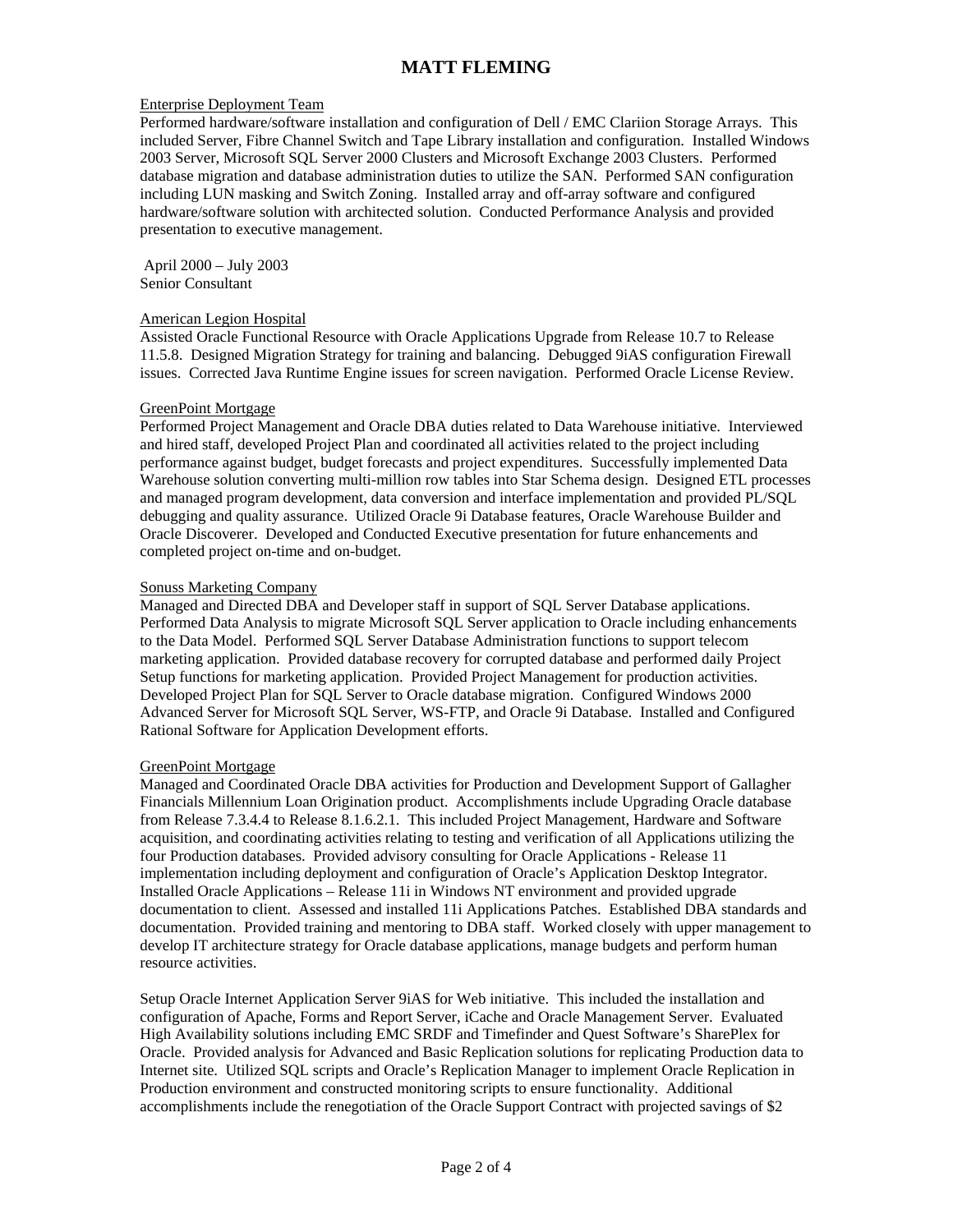million over the next five years; designing the Oracle Database Architecture to support Production, Quality Assurance, Testing and Development environments; configured daemon process using DBMS\_PIPES and Pro\*C to facilitate operating system commands from within the Oracle database; provided Production DBA Support for Gallagher Financial Systems upgrades; provided Production DBA Support for database recovery due to hardware failures; installed Oracle StatsPack; and, installed the Avatar and Docent Applications. Provided employment screening and conducted interviews for prospective technical staff including IT managers, database administrators and developers.

July 1997 - March 2000 Project Manager

Performed Project Management duties for Oracle Financials (GL, AP, AR, FA), Electronic Registered Farebox, Geographical Information System, Name and Address System, Operator Timekeeping System, Public Comment System, Ridership Analysis System, Support Magic System, Stored Value Card, Trapeze, and ViewStar Imaging. This included vendor and custom software packages utilizing Oracle and Microsoft Access software. Managed relationship with Oracle Corporation including contract negotiations for Oracle Support and product purchases. Directed staff, including contractors, to fulfill information technology goals related to thirty different production applications.

DBA Manager responsible for Production and Development Support of Oracle Financials and Banner Human Resources System. Managed and directed Oracle DBA staff and Developer staff. This included interviews, employee performance evaluations, budget forecasting and performing management tasks as requested by the IT Director. Performed all levels of management including planning, budgeting, forecasting, staff acquisition and project management. Accomplishments include upgrading Oracle Financials from Release 9.4.2 to Release 10.7. This included Project Management to coordinate the Operating System Upgrade, RDBMS Upgrade and Application Upgrade and performing all Oracle Database Administration functions for the Upgrade. Implemented Oracle Financials Accounts Receivables in addition to supporting General Ledger, Accounts Payable, and Fixed Assets. Setup environment for Oracle Financials 10.7 Character to 10.7 NCA environment, including middle-tier Oracle Application Server. Installed Oracle Applications 11 for future migration. Worked with Oracle Financials System Administrator to setup Oracle's Application Desktop Integrator. Evaluated Oracle Financial's Archive and Purge functions. Supported development of Oracle Financial's interfaces for Project Management and Ticketing and Billing Systems.

Performed Oracle DBA functions to support Banner 2000 Upgrade for Year 2000 compliance. Migrated Ticket and Billing System and On-Time Performance System from VMS Server to NT Server. Installed Control Software's M4 product for Non-Revenue Vehicle management. Setup testing and development databases for Developer support and Year 2000 project. This includes the installation and configuration of Oracle Developer, Oracle Designer and Oracle Discoverer. Completed written proposals for Hardware and Software acquisitions. Installed Bradmark's DBGeneral, Quest Software's SQL Navigator and SQLab Xpert and Computer Associates ArcServeIT Oracle Agent.

November 1995 – June 1997 Senior Consultant

### Texas Eastern Petroleum Pipeline Company

Provided database administration support using the Oracle RDBMS in a VMS clustered environment. Managed customer requests migration for Customer Account Revenue Enhancement system, Field Input Physical Inventory system, Management Control system and Transportation Information System Automation system. Performed daily monitoring of database to ensure integrity between the Production, Test and Development Instances. Produced and verified weekly reports for Oracle system performance including allocation of resources and tuning. Refreshed Development/Test databases with Production data.